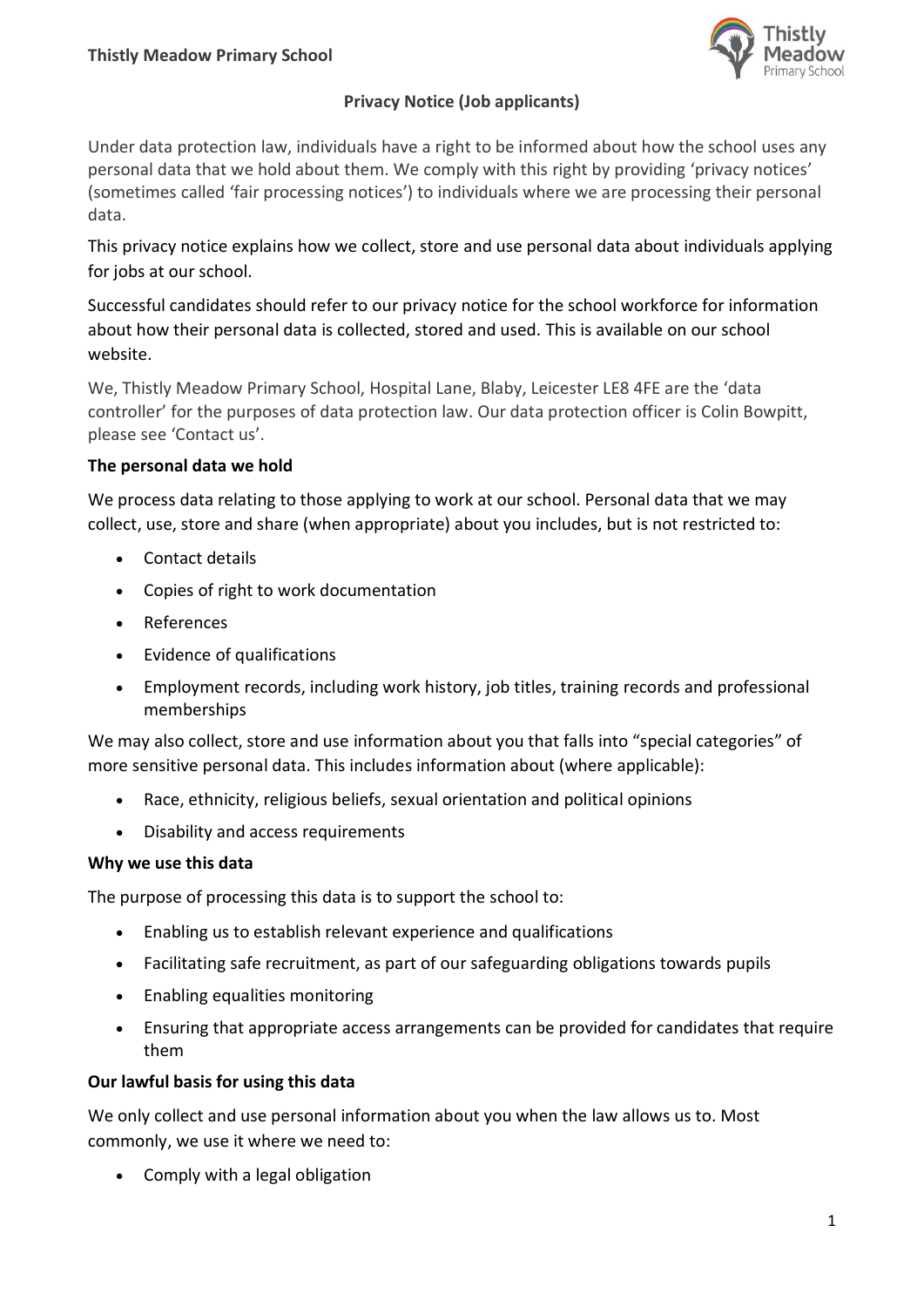Carry out a task in the public interest

Less commonly, we may also use personal information about you where:

- You have given us consent to use it in a certain way
- We need to protect your vital interests (or someone else's interests)

Where you have provided us with consent to use your data, you may withdraw this consent at any time. We will make this clear when requesting your consent, and explain how you go about withdrawing consent if you wish to do so.

Some of the reasons listed above for collecting and using personal information about you overlap, and there may be several grounds which justify our use of your data.

# **Collecting this information**

While the majority of the information we collect from you is mandatory, there is some information that you can choose whether or not to provide to us.

Whenever we seek to collect information from you, we make it clear whether you must provide this information (and if so, what the possible consequences are of not complying), or whether you have a choice.

# **How we store this data**

Personal data we collect as part of the job application process is stored in line with our records management policy.

When it is no longer required, we will delete your information in accordance with our records management policy.

# **Data sharing**

We do not share information about you with any third party without your consent unless the law and our policies allow us to do so.

Where it is legally required or necessary (and it complies with data protection law) we may share personal information about you with:

- Our local authority to meet our legal obligations to share certain information with it, such as shortlists of candidates for a Head teacher position
- Suppliers and service providers to enable them to provide the service we have contracted them for, such as HR and recruitment support
- Professional advisers and consultants
- Employment and recruitment agencies

# **Transferring data internationally**

Where we transfer personal data to a country or territory outside the European Economic Area, we will do so in accordance with data protection law.

# **Your rights**

# **How to access the personal information we hold about you**

Individuals have a right to make a 'subject access request' to gain access to personal information that the school holds about them. If you make a subject access request, and if we do hold information about you, we will: